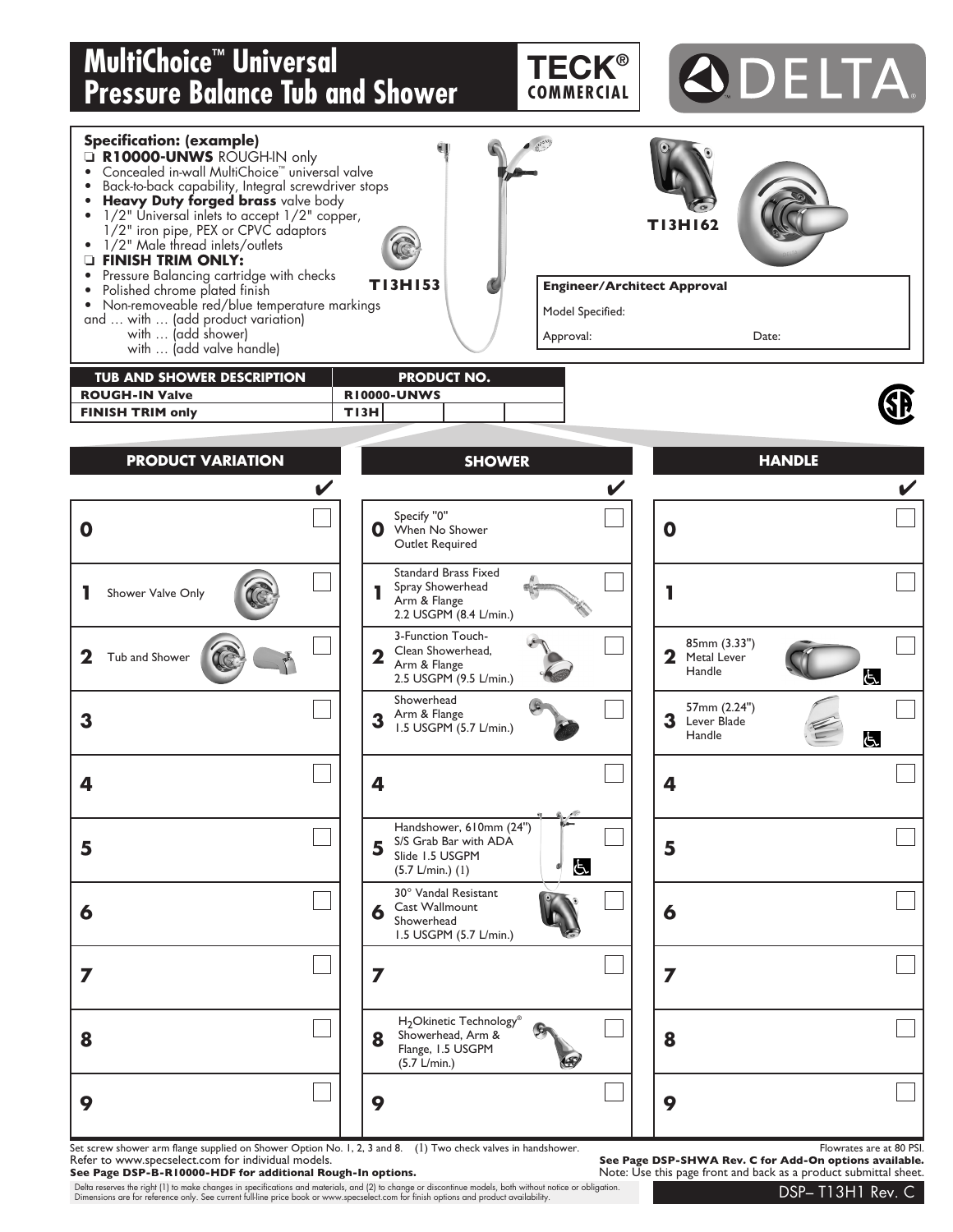

## **Approvals:**

- CSA certified
- Complies to ASME A112.18.1
- Pressure Balance Handle ADA Compliant and meet Handicapped Accessibility Standard ASME A117.1 of less than 5 lbs. operating force.
- Pressure Balance Valve ASSE 1016
- Handshower back flow protection provided by two integral certified check valves in series, which operate independently, ASME A112.18.3 and ASME A112.18.1 / CSA B125.1.

• IAPMO listed

(Contact Delta Representative for State and/or Local Approvals.)







**TECK® COMMERCIAL**

## **MultiChoice™ Universal Pressure Balance Tub and Shower**



Refer to www.specselect.com for individual models. Note: Use this page front and back as a product submittal sheet.

Delta reserves the right (1) to make changes in specifications and materials, and (2) to change or discontinue models, both without notice or obligation.<br>Dimensions are for reference only. See current full-line price book